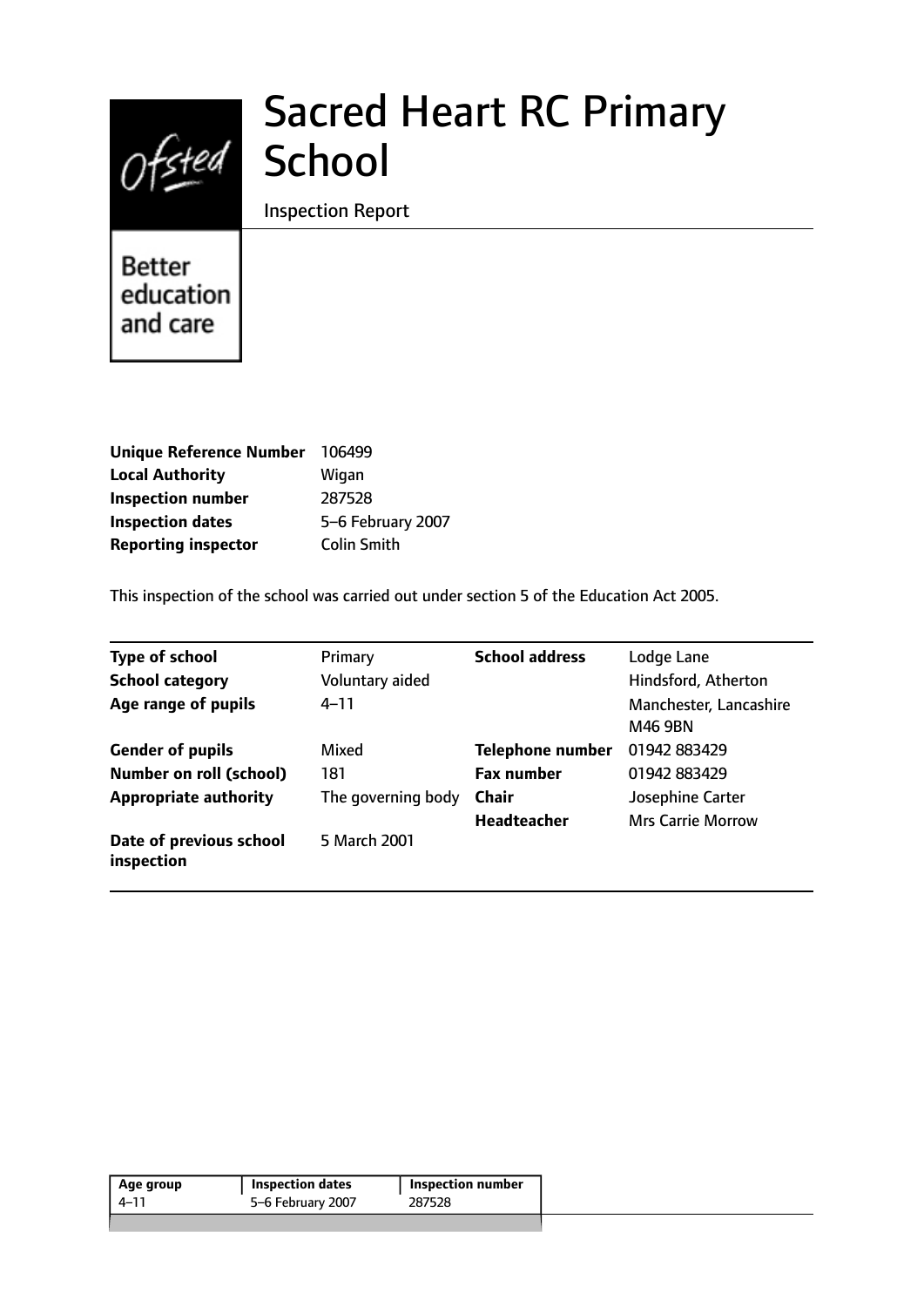© Crown copyright 2007

Website: www.ofsted.gov.uk

This document may be reproduced in whole or in part for non-commercial educational purposes, provided that the information quoted is reproduced without adaptation and the source and date of publication are stated.

Further copies of this report are obtainable from the school. Under the Education Act 2005, the school must provide a copy of this report free of charge to certain categories of people. A charge not exceeding the full cost of reproduction may be made for any other copies supplied.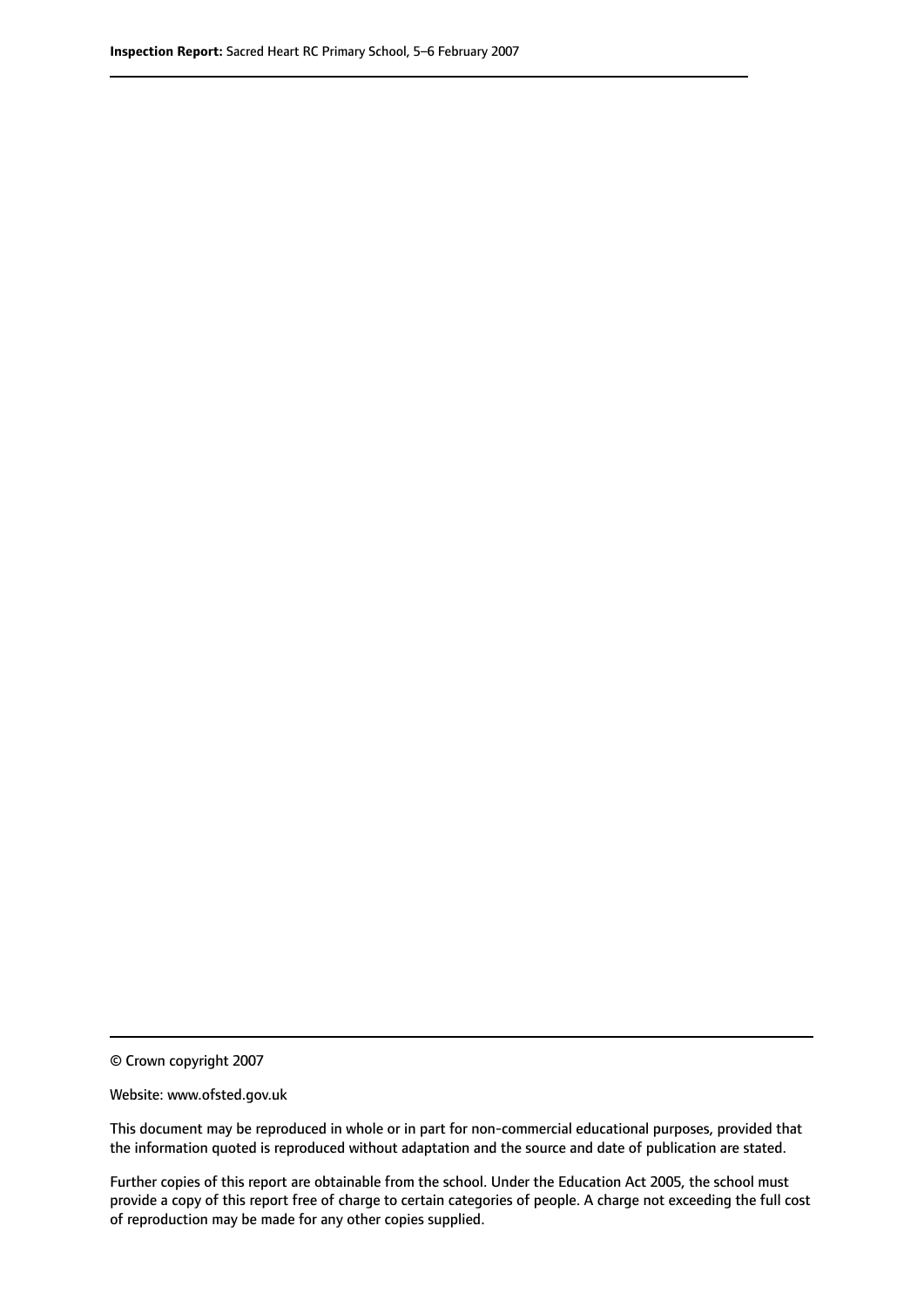# **Introduction**

The inspection was carried out by two Additional Inspectors.

## **Description of the school**

Sacred Heart Roman Catholic Primary School is slightly smaller than average. It serves a community of average social and economic diversity. The proportions of pupils with learning difficulties and/or disabilities and those entitled to free school meals are below average. The vast majority of pupils are of White British heritage. A very small number have other White heritage. All of these pupils speak English as a first language. Most of the teaching staff, including the headteacher, have joined the school since the previous inspection.

### **Key for inspection grades**

| Grade 1 | Outstanding  |
|---------|--------------|
| Grade 2 | Good         |
| Grade 3 | Satisfactory |
| Grade 4 | Inadequate   |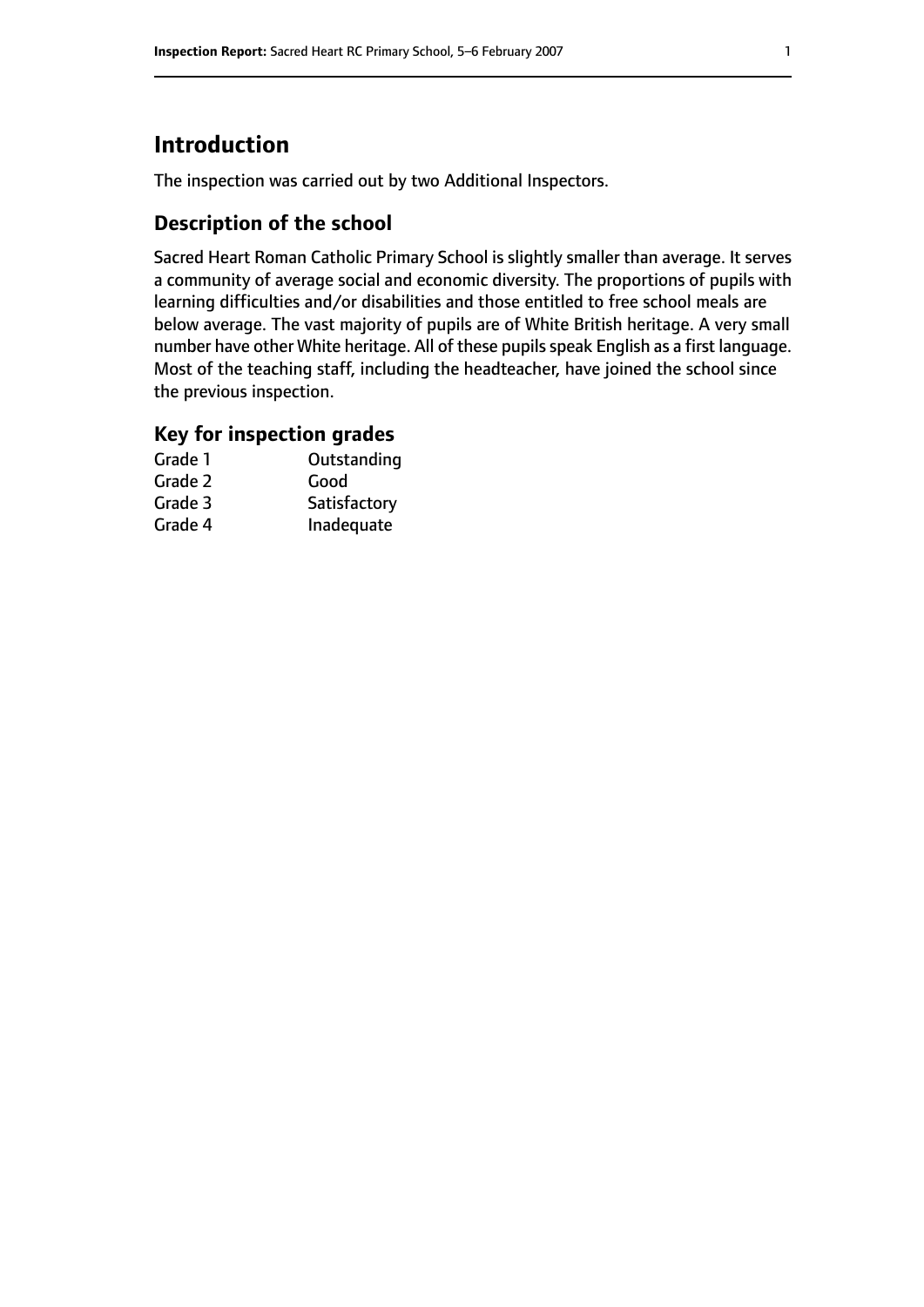# **Overall effectiveness of the school**

#### **Grade: 2**

The school's overall effectiveness is good, as is the value for money it provides. The school offers a good level of care, guidance and support within a very positive Catholic atmosphere. This ensures that pupils are safeguarded and barriers to learning are removed successfully, particularly for the most vulnerable ones. These factors play a vital part in pupils' personal development, which is outstanding. Pupils' behaviour and attitudes to learning are exemplary. They develop a good understanding of healthy and safe lifestyles and take their responsibilities very seriously. A good curriculum, redesigned to include creativity and excitement, is making a profound investment in pupils' lifelong interest in learning. These are the foundation stones of the very good preparation for pupils' future. As one parent observed, 'Our children have happy memories and a good education behind them.'

Achievement is good overall. Children enter school with attainment broadly typical for their age and standards are often well above average by the time they move to high school. On the whole, pupils make quicker progress in the junior classes, aided by the careful measurement of their achievements. Any faltering progress is quickly identified and improved. The progress made by pupils in Key Stage 2 in 2006 was in the top 20% nationally. Although teachers assess pupils' learning through Reception and Years 1 and 2, the tracking of their progress is not done with the same rigour. Throughout the school, pupils with learning difficulties and/or disabilities make good progress. However, not all of the more able pupils are currently fulfilling their potential because the work they are given is not sufficiently challenging in every lesson. Standards in English have previously trailed those in mathematics and science. A concerted effort to improve pupils' writing paid dividends, and led to a big improvement in standards in English in 2006. Achievement in information and communication technology (ICT) is good in handling and communicating information but is not secure in some other important areas.

The headteacher is a determined and sensitive leader. She focuses her attention on what matters most and shares her vision well with staff and governors. Teaching and learning are good overall and continuing to improve as the headteacher exerts her influence to ensure that pupils learn successfully in every class. The school's self-evaluation is accurate in virtually all aspects. although the quality and standards in the Foundation Stage are satisfactory, rather than good. Notable improvements since the previous inspection, particularly the rise in standards, indicate the school's good capacity for further improvement.

#### **What the school should do to improve further**

- Provide a good level of challenge for the more able pupils in every lesson to enable all of them to fulfil their potential.
- Track pupils' progress rigorously from Reception to Year 2 to identify any faltering achievement and intervene to remedy it.
- Improve pupils' skills in ICT.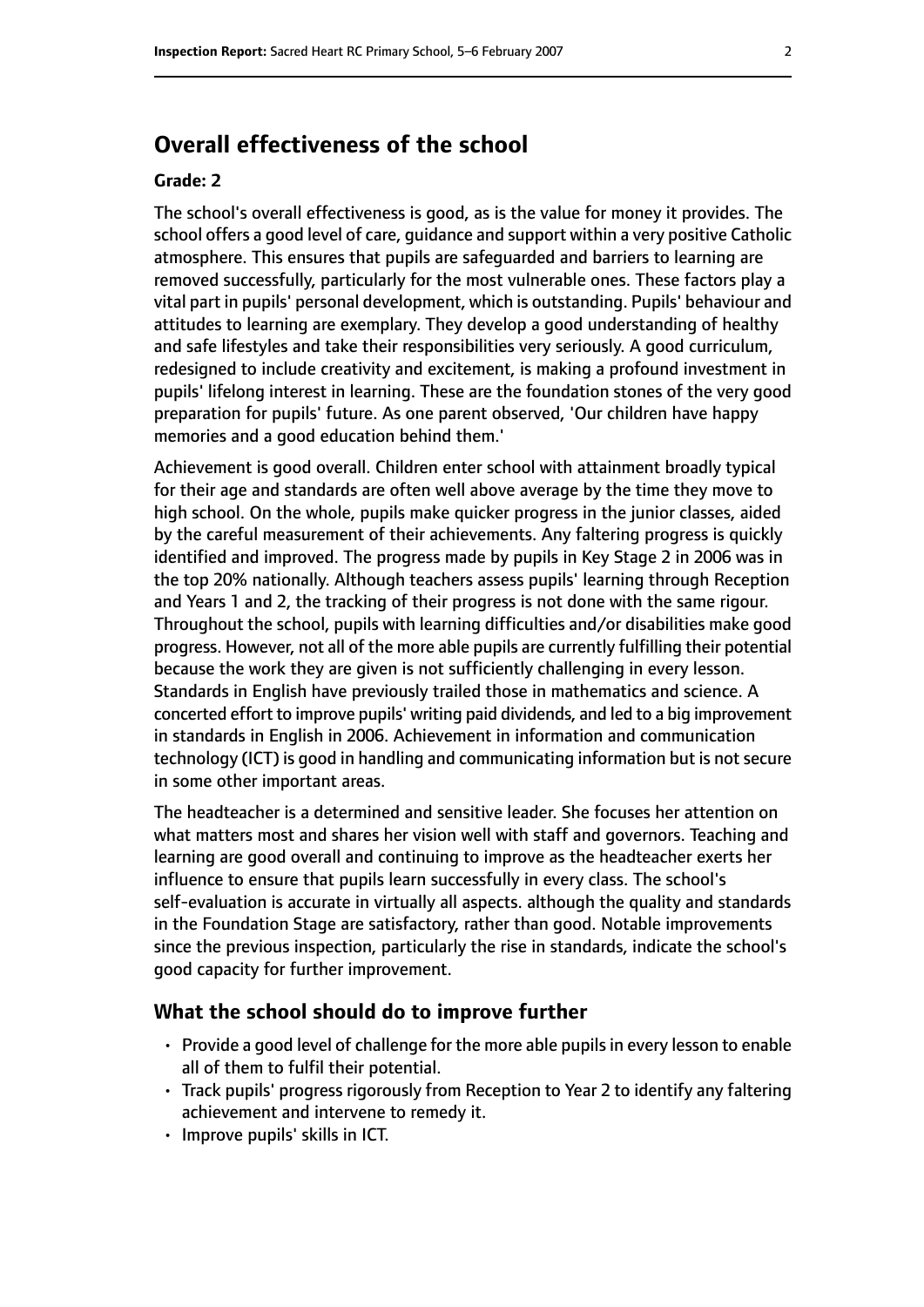## **Achievement and standards**

#### **Grade: 2**

Children make satisfactory progress in the Reception class and almost all children achieve the learning goals expected by the end of the Foundation Stage. Progress is satisfactory in Year 1 and increasingly good in Year 2. By the end of Key Stage 1, standards are broadly average in reading, writing and mathematics. Pupils make good progress in most of the junior classes. By the end of Key Stage 2, standards are well above average in English and science, and above average in mathematics. Standards in these subjects have been above average or higher in four of the previous six years. Pupils reach the challenging targets set. Standards in writing are still behind those in reading but the gap is closing rapidly. Pupils with learning difficulties and/or disabilities almost always reach their targets. More able pupils make satisfactory progress. A few of these pupils, mainly boys, having achieved higher levels in Key Stage 1, are unable to reach equivalently high levels in Key Stage 2. Otherwise, boys achieve equally as well as girls. Pupils' achievement in some aspects of ICT is not keeping pace with other aspects. In particular, pupils have too little experience of using ICT to model situations or in controlling processes.

# **Personal development and well-being**

#### **Grade: 1**

Pupils' spiritual, moral and social development is outstanding. Pupils have a good awareness and show respect for cultures other than their own. Very good relationships and pupils' excellent behaviour contribute significantly to their good achievement. They are polite, confident and self-assured and their attitudes to learning and enjoyment of school are exemplary. This is reflected in the high degree of teamwork, careful presentation of work and good attendance. Pupils talk animatedly about their lessons, particularly the 'super learning days', when creativity and choice are strongly emphasised. Pupils are well aware of the importance of diet, exercise and how to protect themselves from potential risks involving drugs, alcohol and smoking. Adopting safe and healthy lifestyles, in the words of one pupil, 'gives you a brighter future.' Pupils' contribution to the community is excellent. By taking an active part in the school, class and 'eco' councils and becoming playground leaders and members of the food and fruit teams, they play a vital part in decision making. Pupils' mature outlook, diligence and concern for others, coupled with good literacy and numeracy skills, equip them very well for the future.

# **Quality of provision**

#### **Teaching and learning**

#### **Grade: 2**

Pupils are very well managed in lessons. Consequently, they work hard and give of their best. This gives teachers and classroom assistants valuable opportunities to work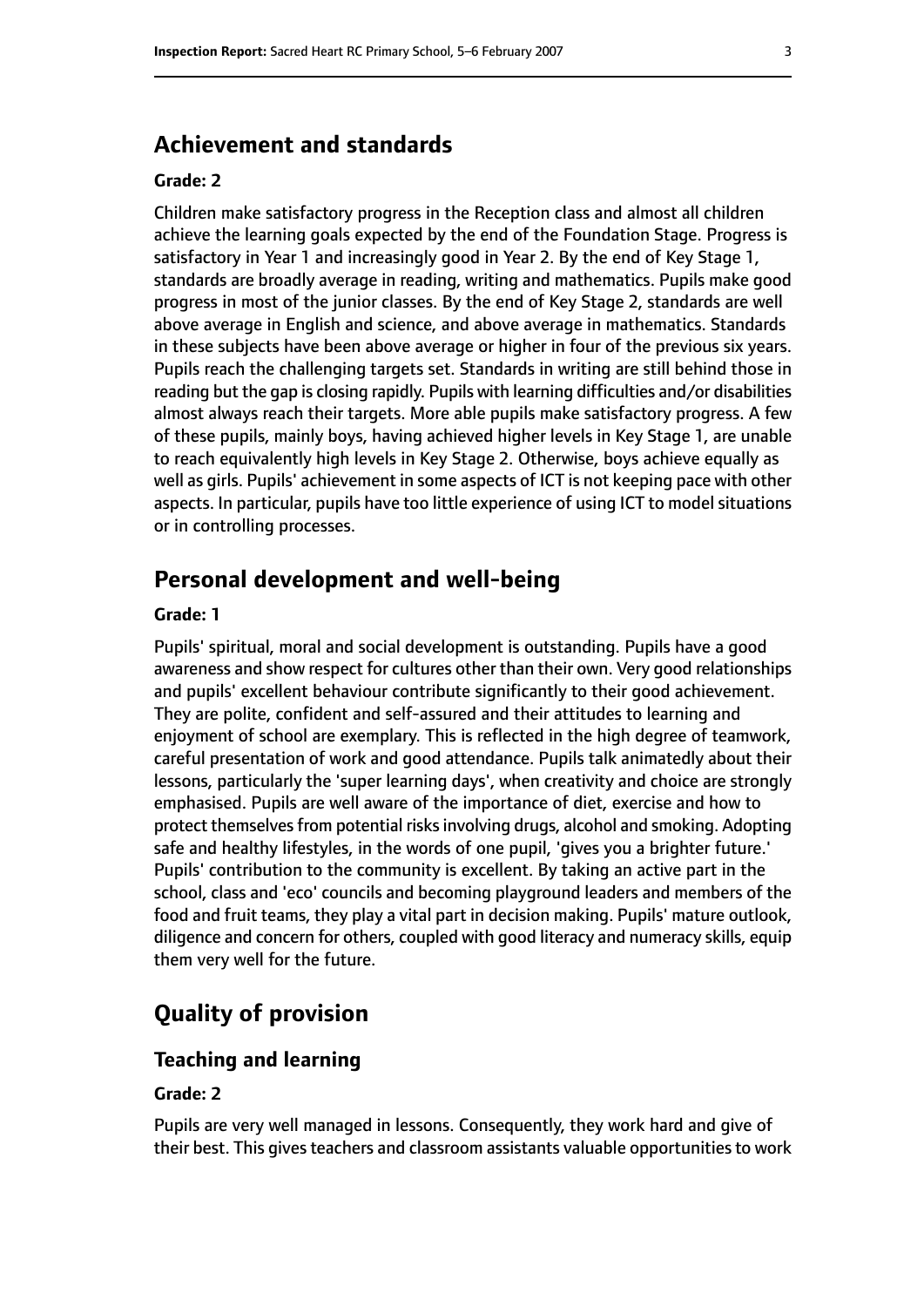closely with small groups, without disturbance. Teachers are particularly careful to ensure that pupils understand what they are expected to learn and encourage them to consider how well they have achieved it. Good knowledge of what is expected, along with many homework projects, increases their motivation and improves their learning. Interactive whiteboards are used imaginatively to help pupils to learn visually. This enhances their understanding and sharpens their skills, such as phonics in Year 2. The assessment of pupils' learning is good overall. Teachers use the information profitably to plan activities to cater for pupils' different learning needs. This particularly benefits pupils who find learning difficult and those with average attainment. The extent to which teachers plan challenging activities for the more able pupils is less consistent. Where it is done meticulously, all pupils make good progress. In other classes, lesson planning and teaching does not ensure that the learning of the more able pupils is extended fully in every lesson, which restricts achievement.

#### **Curriculum and other activities**

#### **Grade: 2**

Grouping subjects together, along with many creative opportunities, has revitalised pupils' learning. As one parent pointed out, 'There are lots of new, fun activities to keep children busy.' By studying interesting topics in depth, pupils' enjoyment of school has rocketed. At the same time, the importance of basic literacy and numeracy skills remains paramount. Pupils' ICT skills are developed well in gathering, organising and presenting information but lack of hardware and software is limiting their progress in other areas. A rich and diverse range of educational visits, visitors and after-school activities nurtures pupils' interests in history, sport, music and modern foreign languages. The strong thread of personal, health and social education makes a valuable contribution to pupils' personal development. By adapting the curriculum and providing additional support, pupils with learning difficulties and/or disabilities are well catered for. The school is now turning its attention to the needs of the able, gifted and talented pupils and acknowledges that there is more to do before their needs are fully met.

#### **Care, guidance and support**

#### **Grade: 2**

The recent opening of a Sure Start Nursery nearby prepares children well for school. Once inside school, children settle quickly into the very positive learning atmosphere, described by one parent as, 'Warm and welcoming'. Parents are justified in believing that their children are safe and healthy in school, physically and emotionally. Good relationships with outside agencies, particularly the Child Support Team, are of immense benefit in helping vulnerable pupils to gain confidence and increase their achievement. Good support for pupils who find learning difficult enables many of them to reach the standards expected. The guidance available for pupils, personally and academically, is good overall. Marking is largely good, particularly in writing. Stars are awarded for good work and light bulbs signal where improvements are needed. Consequently, pupils have clear targets to aim for.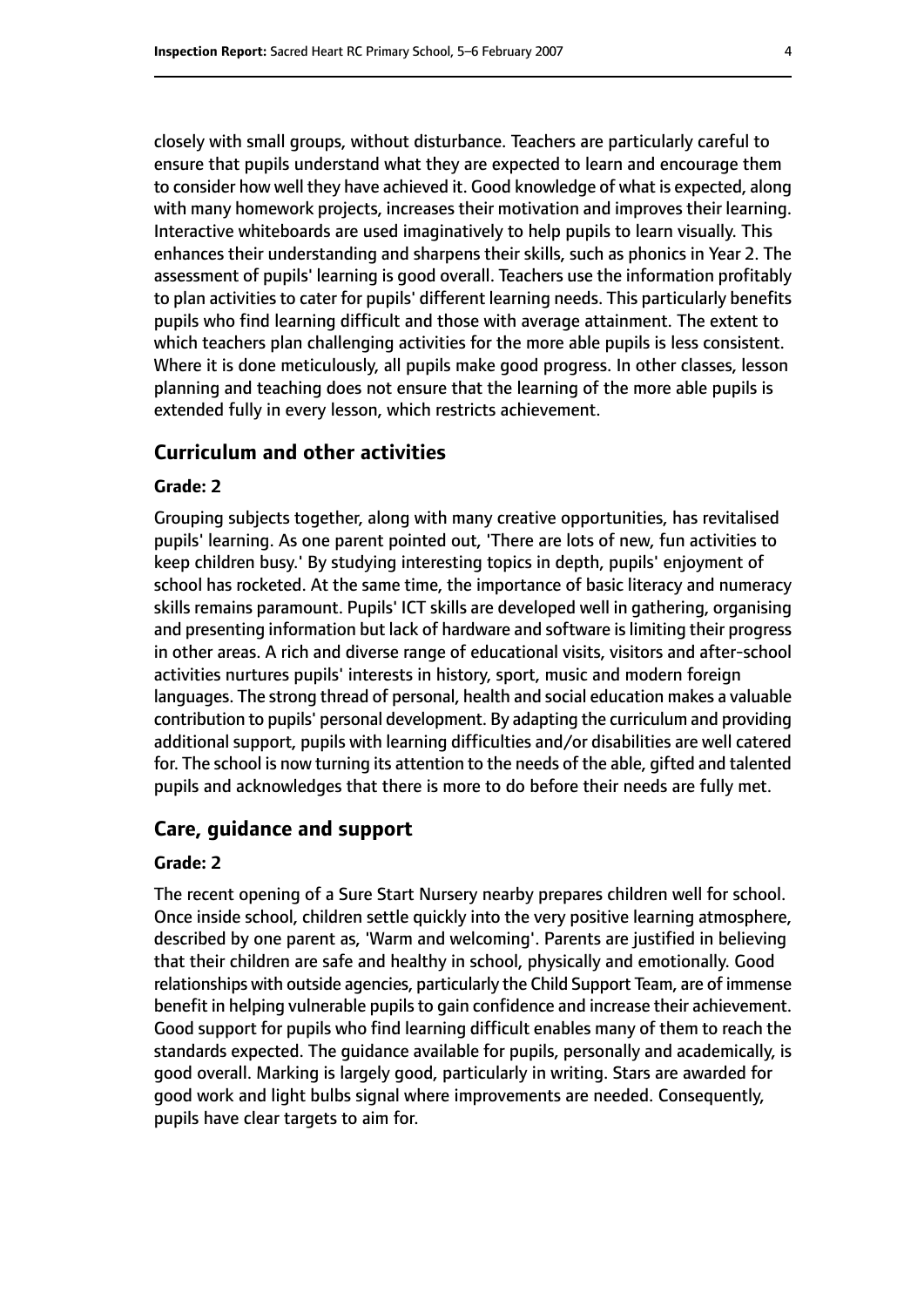# **Leadership and management**

#### **Grade: 2**

The headteacher provides very good leadership. Difficult decisions are taken with a combination of determination and sensitivity. She leads by example and encourages others to follow. She receives good support from the leadership team. Teachers' plans, lessons and pupils' books are rigorously examined. The findings become the basis for future improvements. This explains why, for example, pupils' achievement in writing has significantly improved. Where appropriate, additional teaching support is provided to ensure pupils make at least satisfactory progress in all classes.

A strength of the school is the way pupils' progress is tracked in Key Stage 2. At the first sign of any faltering progress, discussions are held and action plans implemented to put pupils back on track. Although teachers assess children's learning within the Foundation Stage and the infant classes, their progressis not tracked from year-to-year in the same way. This partly explains why pupils make quicker progress overall in Key Stage 2 than elsewhere. Governors bring a wealth of expertise to the school. They are kept well informed and play an important part in holding the school to account.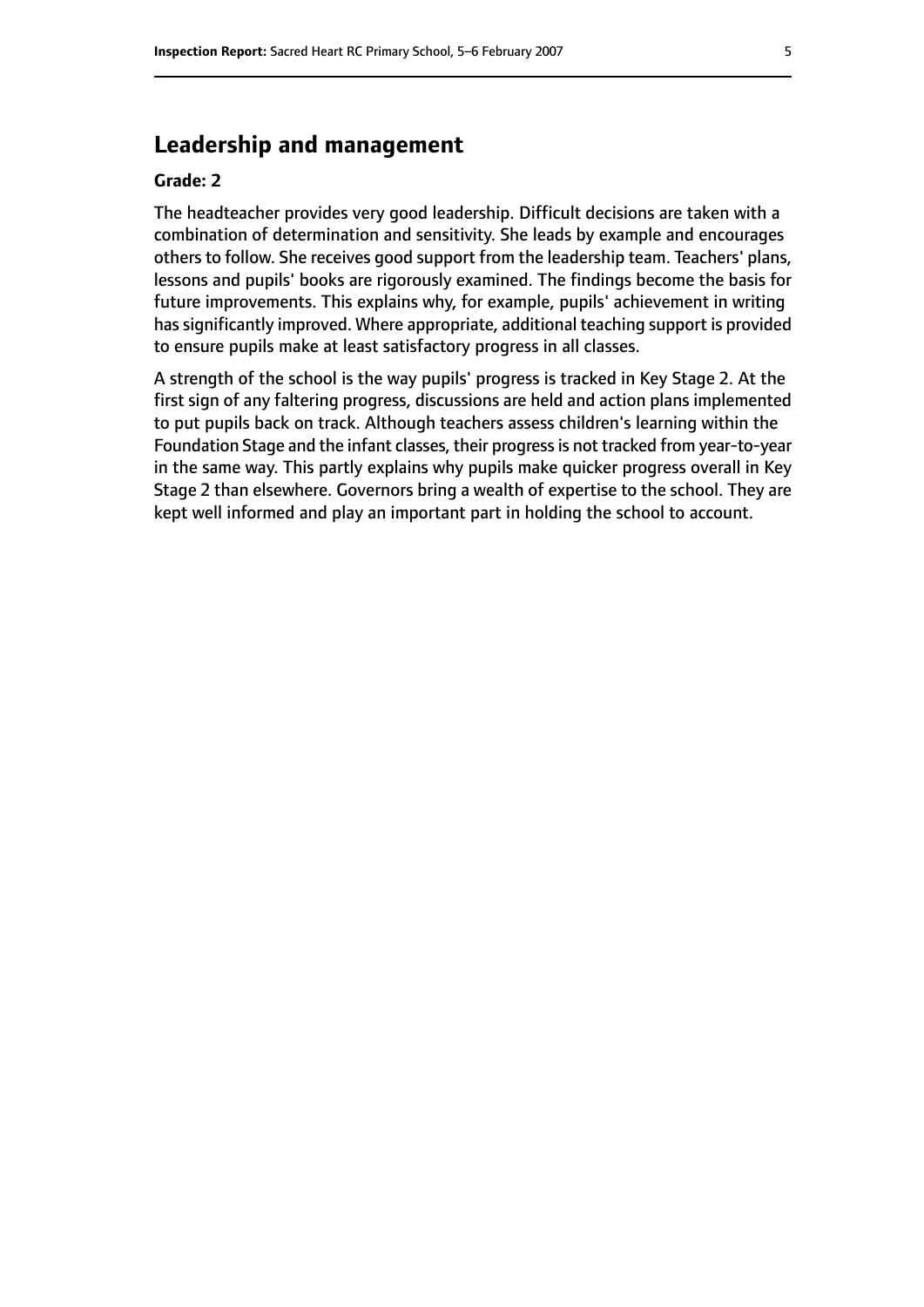**Any complaints about the inspection or the report should be made following the procedures set out inthe guidance 'Complaints about school inspection', whichis available from Ofsted's website: www.ofsted.gov.uk.**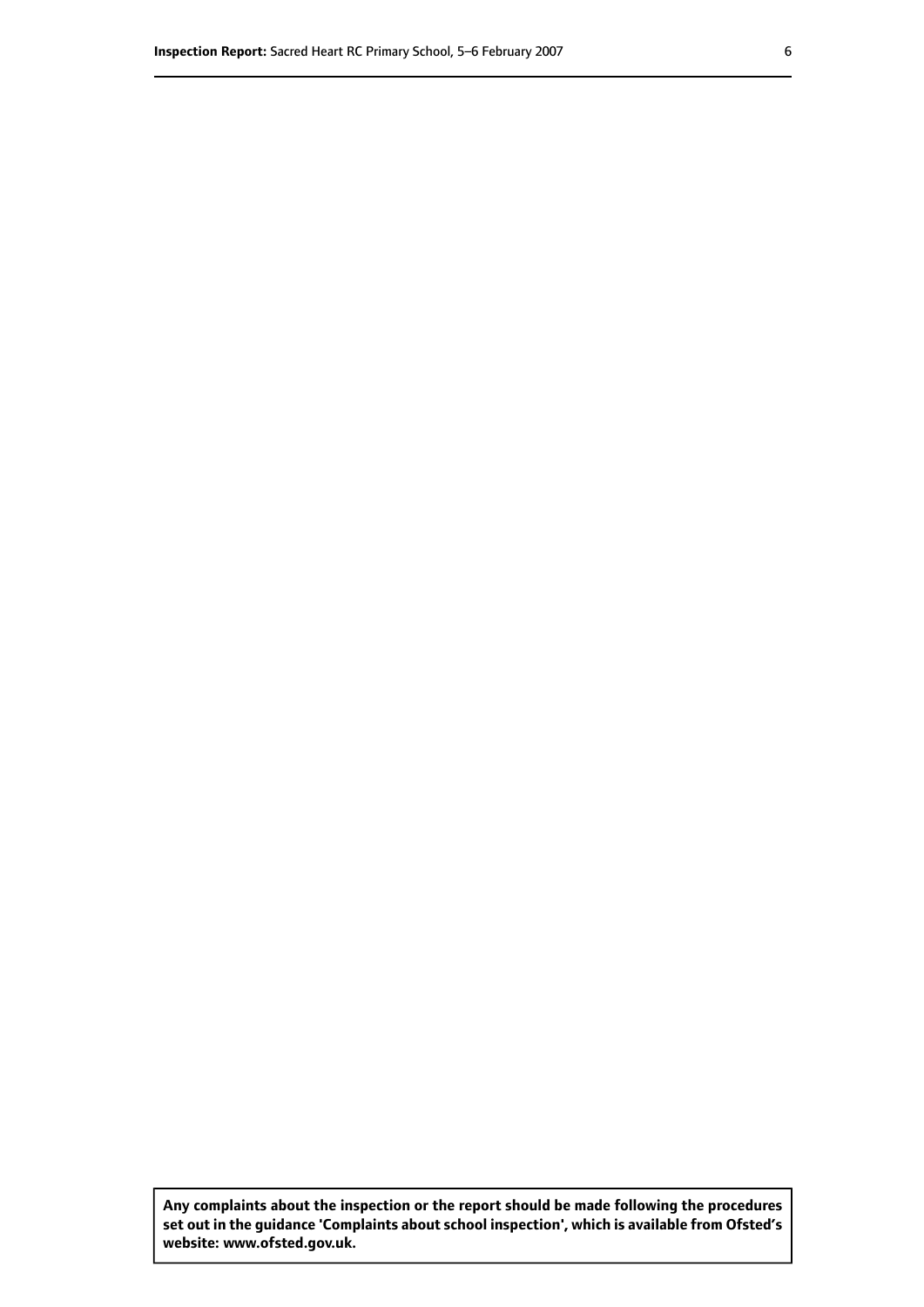# **Inspection judgements**

| Key to judgements: grade 1 is outstanding, grade 2 good, grade 3 satisfactory, and grade 4 | School  |
|--------------------------------------------------------------------------------------------|---------|
| inadeauate                                                                                 | Overall |

# **Overall effectiveness**

| How effective, efficient and inclusive is the provision of education, integrated<br>care and any extended services in meeting the needs of learners? |     |
|------------------------------------------------------------------------------------------------------------------------------------------------------|-----|
| How well does the school work in partnership with others to promote learners'<br>well-being?                                                         |     |
| The quality and standards in the Foundation Stage                                                                                                    |     |
| The effectiveness of the school's self-evaluation                                                                                                    |     |
| The capacity to make any necessary improvements                                                                                                      |     |
| Effective steps have been taken to promote improvement since the last<br>inspection                                                                  | Yes |

## **Achievement and standards**

| How well do learners achieve?                                                                               |  |
|-------------------------------------------------------------------------------------------------------------|--|
| The standards <sup>1</sup> reached by learners                                                              |  |
| How well learners make progress, taking account of any significant variations between<br>groups of learners |  |
| How well learners with learning difficulties and disabilities make progress                                 |  |

## **Personal development and well-being**

| How good is the overall personal development and well-being of the<br>learners?                                  |  |
|------------------------------------------------------------------------------------------------------------------|--|
| The extent of learners' spiritual, moral, social and cultural development                                        |  |
| The behaviour of learners                                                                                        |  |
| The attendance of learners                                                                                       |  |
| How well learners enjoy their education                                                                          |  |
| The extent to which learners adopt safe practices                                                                |  |
| The extent to which learners adopt healthy lifestyles                                                            |  |
| The extent to which learners make a positive contribution to the community                                       |  |
| How well learners develop workplace and other skills that will contribute to<br>their future economic well-being |  |

# **The quality of provision**

| How effective are teaching and learning in meeting the full range of the<br>learners' needs?          |  |
|-------------------------------------------------------------------------------------------------------|--|
| How well do the curriculum and other activities meet the range of needs<br>and interests of learners? |  |
| How well are learners cared for, guided and supported?                                                |  |

 $^1$  Grade 1 - Exceptionally and consistently high; Grade 2 - Generally above average with none significantly below average; Grade 3 - Broadly average to below average; Grade 4 - Exceptionally low.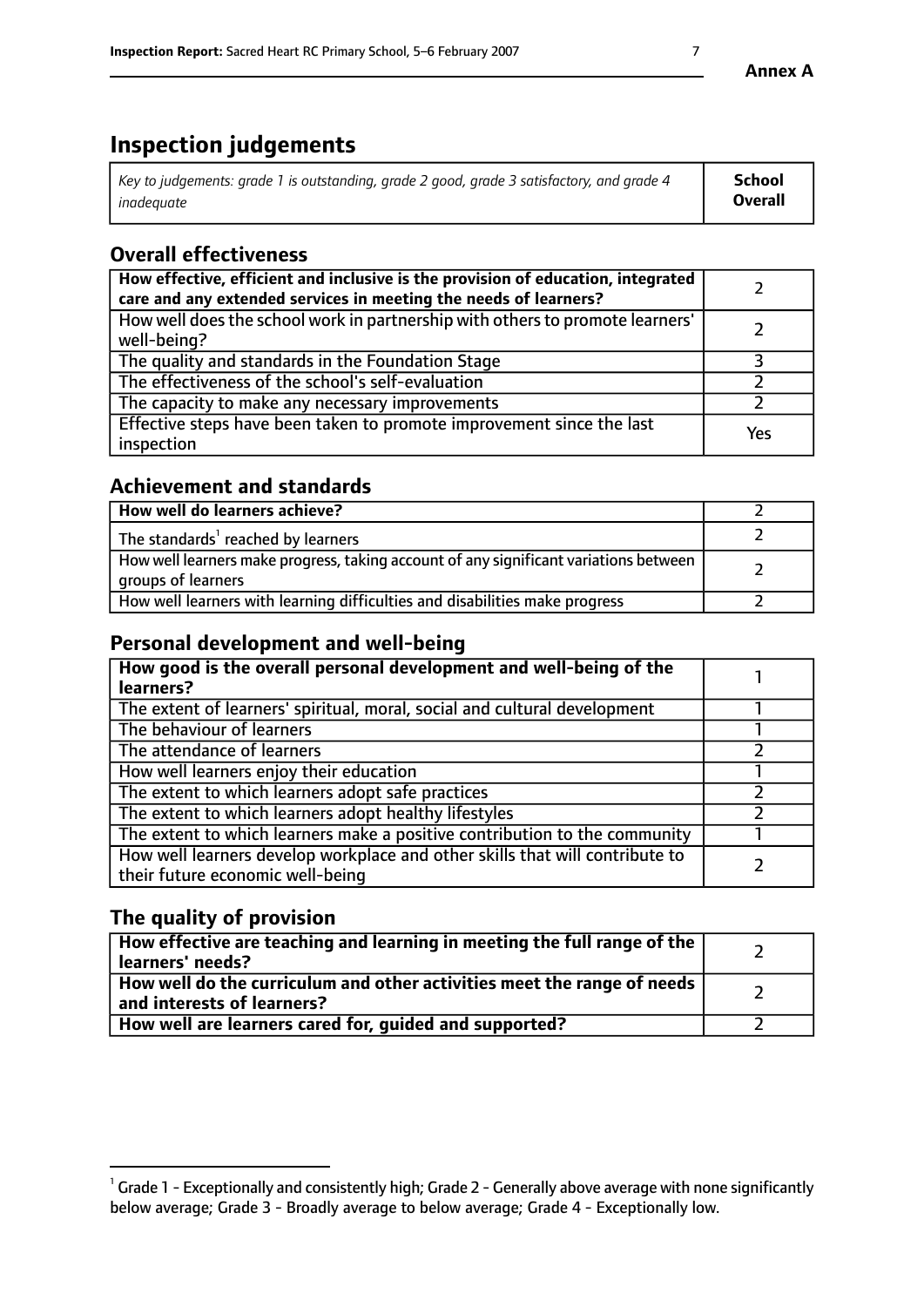# **Leadership and management**

| How effective are leadership and management in raising achievement<br>and supporting all learners?                                              |               |
|-------------------------------------------------------------------------------------------------------------------------------------------------|---------------|
| How effectively leaders and managers at all levels set clear direction leading<br>to improvement and promote high quality of care and education |               |
| How effectively performance is monitored, evaluated and improved to meet<br>challenging targets                                                 | $\mathcal{L}$ |
| How well equality of opportunity is promoted and discrimination tackled so<br>that all learners achieve as well as they can                     |               |
| How effectively and efficiently resources, including staff, are deployed to<br>achieve value for money                                          | $\mathcal{L}$ |
| The extent to which governors and other supervisory boards discharge their<br>responsibilities                                                  |               |
| Do procedures for safequarding learners meet current government<br>requirements?                                                                | Yes           |
| Does this school require special measures?                                                                                                      | No            |
| Does this school require a notice to improve?                                                                                                   | <b>No</b>     |